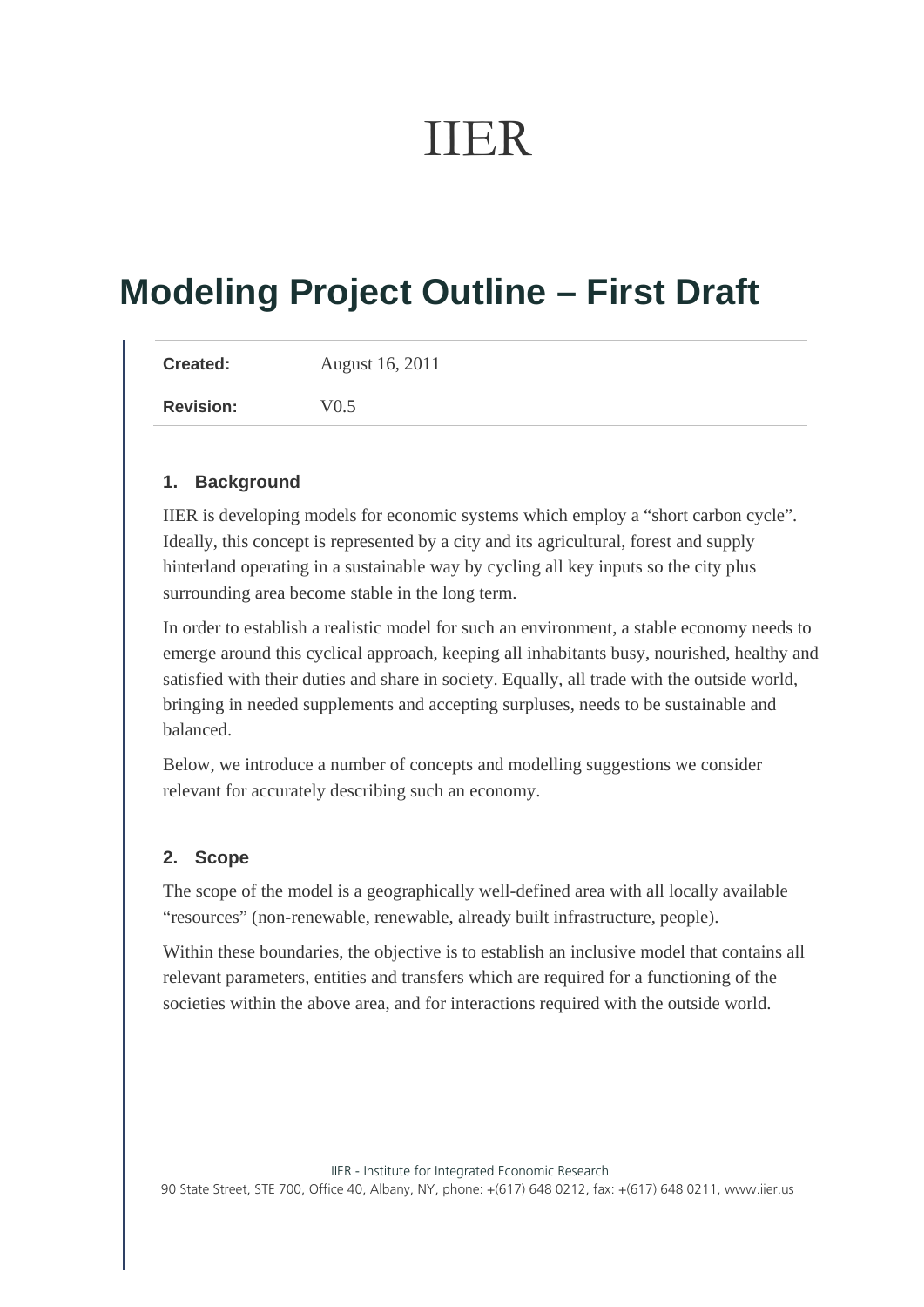To avoid creating a "nice but incomplete" world it seems important to not limit the modelling effort to the objectives of carbon sequestration, nutrient cycling and other aspects related to natural sources and sinks. Instead we should try to model the entire "economic system" with all relevant exchanges and processes to the finest degree possible. Given the limited geographical scope this seems feasible.

## **3. Basic assumptions**

In order to correctly represent the long-term viability of cycled systems, we strongly discourage modelling the "economy" of such a world based on money, but rather on physical interactions and exchange between participants and systems – which can later be complemented with a monetary component. That way, distortions from market imperfections – for example the insufficient assignment of a price for externalities – can be avoided.

Thus, instead of using money as the baseline, we suggest modelling the entire "economy" on a non-monetary basis, but with the assumption of money being present as an enabler of simple and smooth exchange between agents. The key modelling components are inputs, outputs and transactions which get shifted between physical entities (sub-locations) and agents in the model. Transactions can be processes, services or other exchanges (trade).

## **4. Long-term stability and balance**

The objective is to model the establishment of an environment that is stable and resilient in the long run in many ways. In general terms from a perspective of resource availability, ecosystem service provision, and in the sense that no agent or group of agents or location ends up accumulating resources in a way that is unsustainable for others. Wherever that is the case, mandated redistributions need to take effect to restore balance (taxation). Equally, exchange with entities outside the boundaries needs to be balanced to avoid long-term instabilities in any one direction.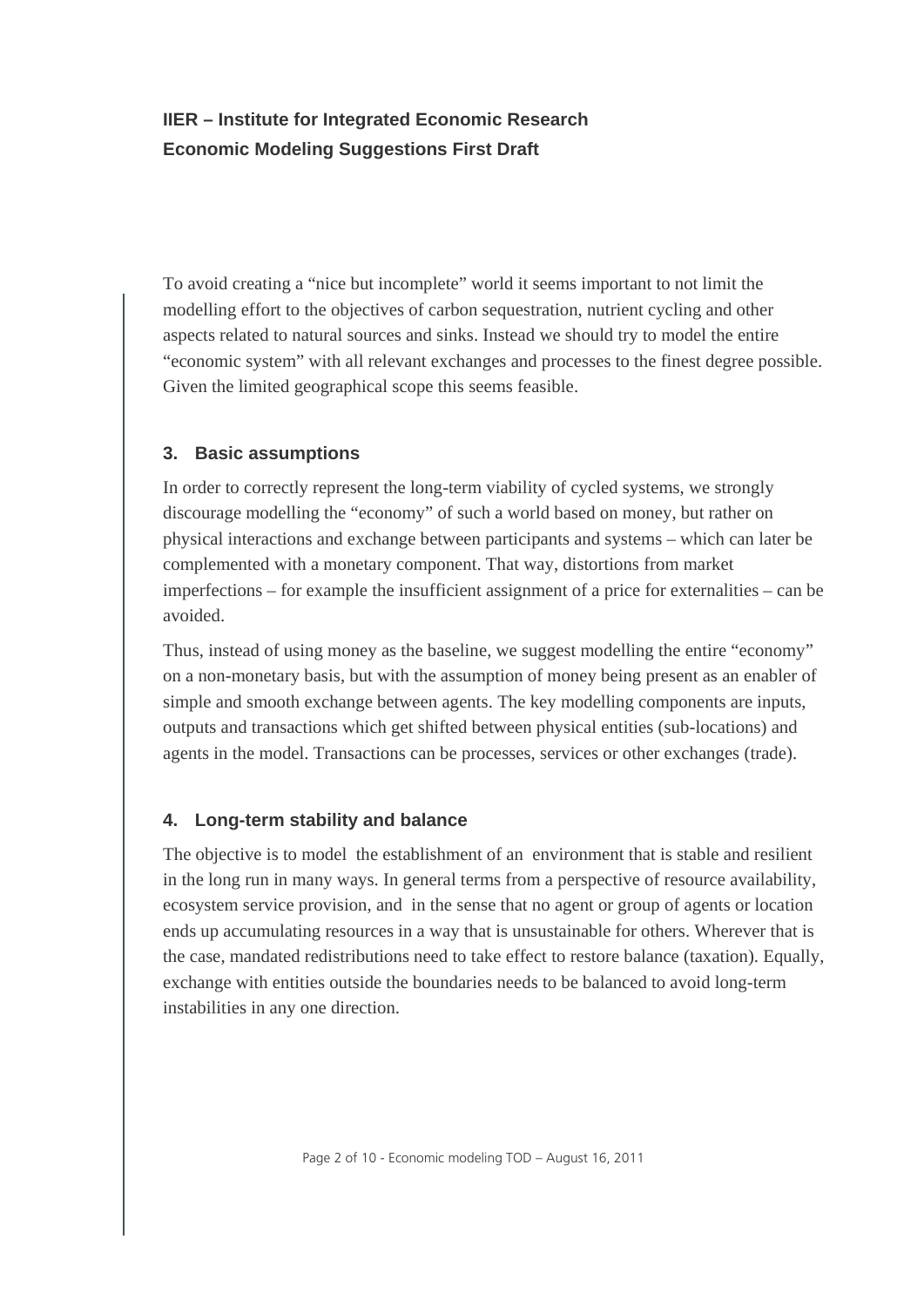#### **5 5. Key m model com ponents**

Below, we will introduce the key components of the model as we see them at this point. Please note that this is a first draft which needs further discussions and revisions.



#### **Figure 1: broad overview of model components**

From our perspective, it should be feasible to limit the description to those processes and outputs in a society which produce approximately 90% of vital outputs, and assume others without detailed specification, as long as they do not form vital inputs that could stop other key delivery systems from functioning.

## **5.1 Outputs**

The key deliverable of the model society is a set of predefined outputs (which can vary in different scenarios and over time). These outputs range from services to goods of final consumption, to inputs into processes, to recycling as a special process, and to contributions to the rebuilding of resource pools and damaged ecological systems.

All outputs have in common that they require processes for their creation which are enabled through a number of contributions:

• • Process energy from a combination of fuels, electricity, and heat

Page 3 of 10 - Economic modeling TOD – August 16, 2011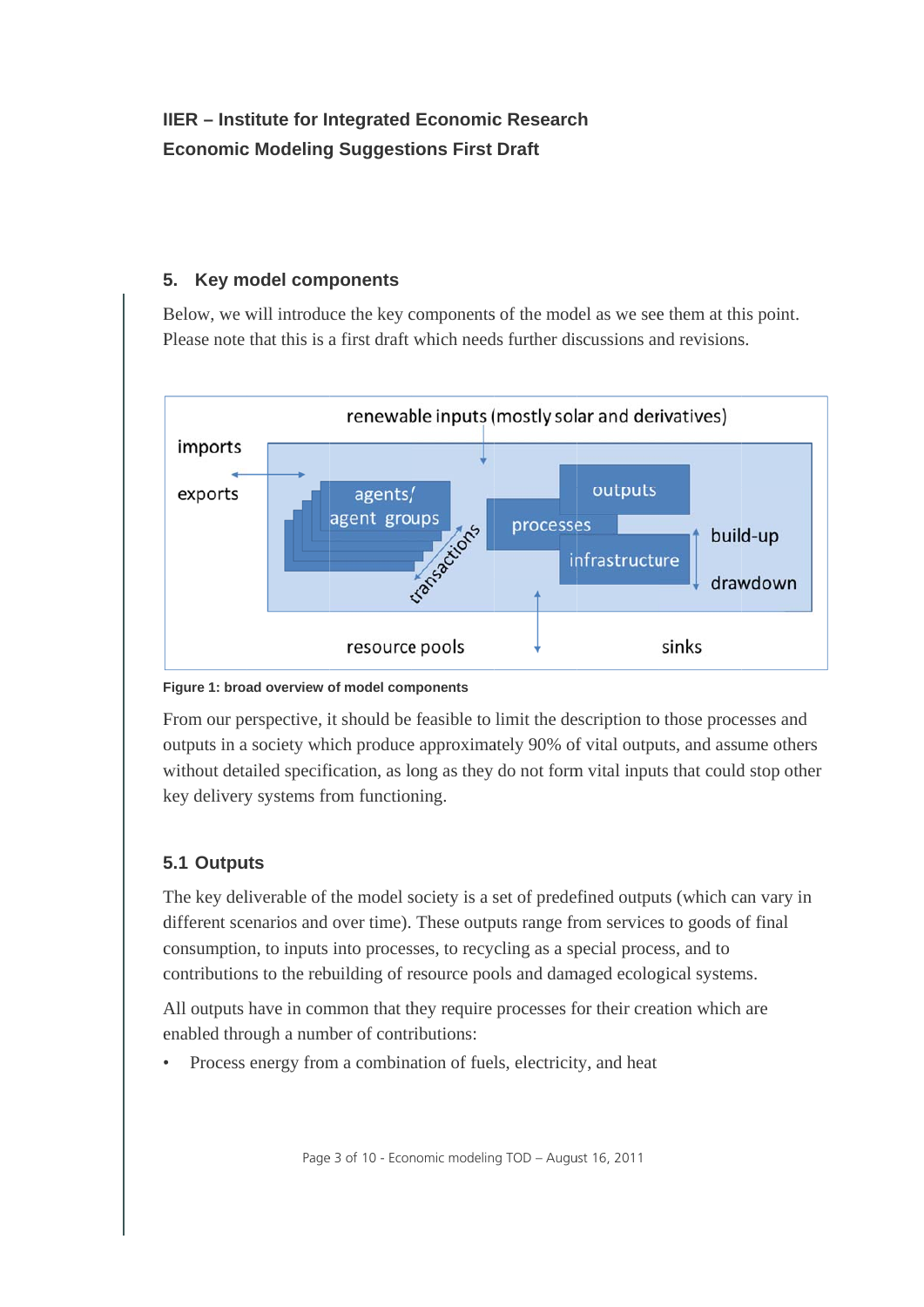- Capabilities and/or available time of agents (individuals/groups), who in turn require other outputs to lead their lives
- Other outputs that get introduced into the process (i.e. outputs at an earlier stage)
- Infrastructure (i.e. an aggregation of previous inputs) required for processing

Equally, the process and after-use related "waste" needs to be measured and fed into other processes that capture those wastes and bring them back into the system, or losses that form accumulations into the environment that need to be quantified, accepted or altered as to maintain a sustainable condition.

## **5.2 Renewable Inputs**

Renewable inputs include all inputs into the "economy" that are provided repeatedly on an on-going basis and where their use does not negatively affect the productivity of any system or only in such a minimal way that it can be neglected in the long run.

The key renewable inputs into each ecosystem are of solar origin, including sun, wind, water cycles and biological cycles that are not controlled by humans.

Examples for other renewable sources might be geothermal energy and some fastregenerating mineral deposits.

#### **5.3 (Non-renewable) resource pools and final sinks**

All resource pools that are finite or finite in a meaningfully available quality fall into the non-renewable category – like fossil energy deposits, mineral ores, topsoil on actively farmed land, fossil water reservoirs and biomass withdrawn for human use if it removes nutrients over time.

Sinks, irrespective of type, are final destinations of waste (materials, heat) where they become largely irretrievable for any human effort, or only at great expense.

It is important to accurately determine the initial status of damages to sinks which require fixing, to improve productivity of the ecosystem, or prevent occurrence of further damage, for example excessive carbon dioxide concentrations or pollution of water bodies.

Page 4 of 10 - Economic modeling TOD – August 16, 2011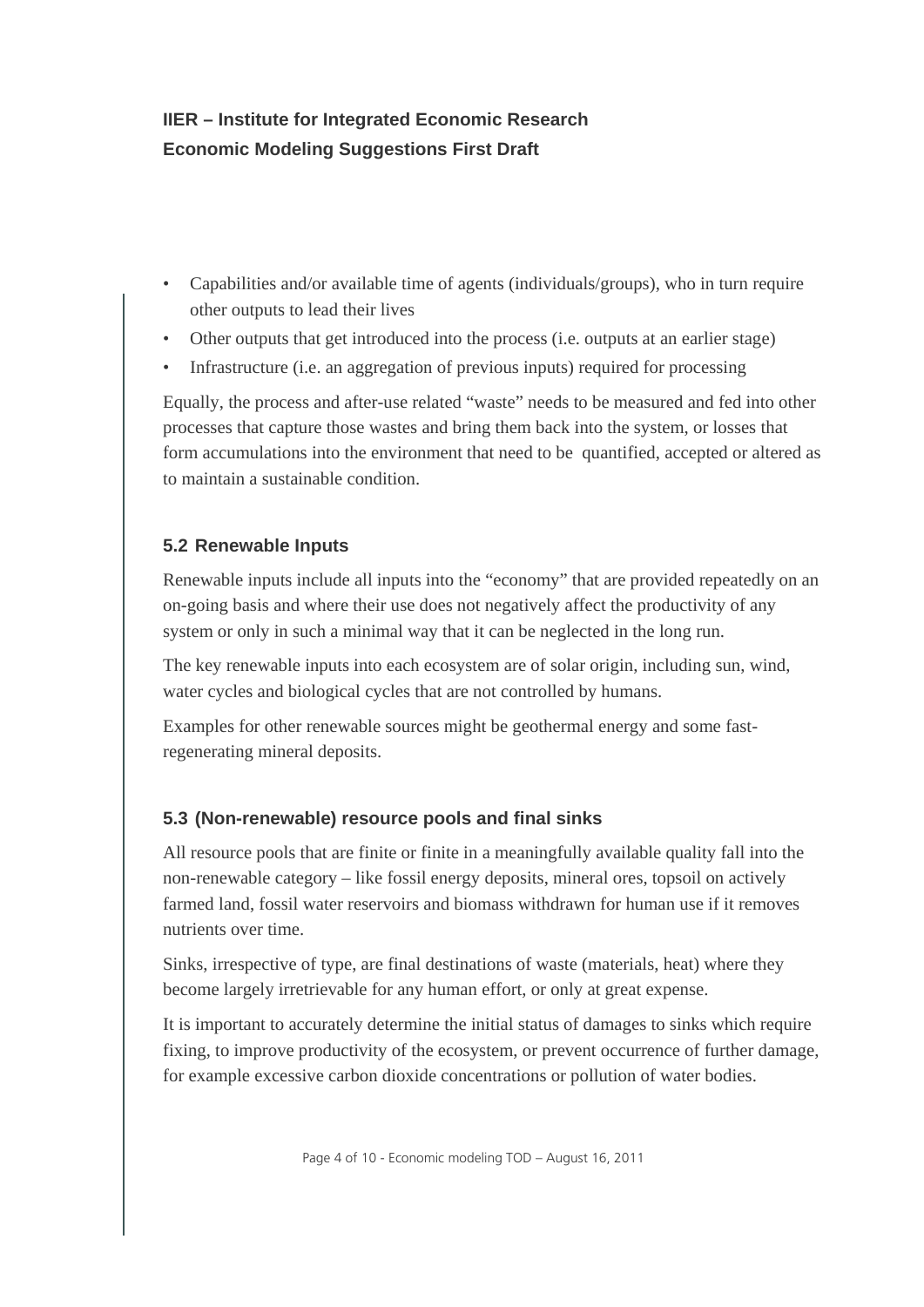#### **5.4 Processes**

Processes are all human-controlled activities that convert resources and other preprocessed inputs into outputs, typically including energy conversions, the time use of certain agents and the application and drawdown of technology (infrastructure).

Each process that leads to an intermediate and/or final output needs to be defined, in certain cases even with multiple process pathways where they exist. Key properties of processes are:

- Inputs: renewable and non-renewable inputs, and outputs from previous steps
- Agent or agent group actions, where time and knowledge is applied to a process
- Use of infrastructure (which again is based on inputs)
- Outputs
- Waste (recyclable and non-recyclable ending up in sinks)
- Externalities beyond waste

Transportation services are part of processing, as are activities to ensure the stability of the ecosystem, including the rebuild of damaged environments.

#### **5.5 Infrastructure**

This describes all the built up "technology" required to produce an output (goods or services) and consists of the physical aspects of it, like machinery, buildings, roads, other infrastructure).

It should be possible to include soil on arable land as one type of "infrastructure" with properties requiring restoration after use (withdrawal from nutrients, runoff, etc.).

For each infrastructure element the following aspects should be determined:

- Required inputs into the creation of the infrastructure (from outputs and agent services)
- Inputs into the operation of the infrastructure
- Inputs into the renewal of the infrastructure (life expectancy, maintenance, repair)
- Inputs and outputs at the point of discontinuation of use (decommissioning)
- Waste and other externalities from the creation, operation and decommissioning of infrastructure

Page 5 of 10 - Economic modeling TOD – August 16, 2011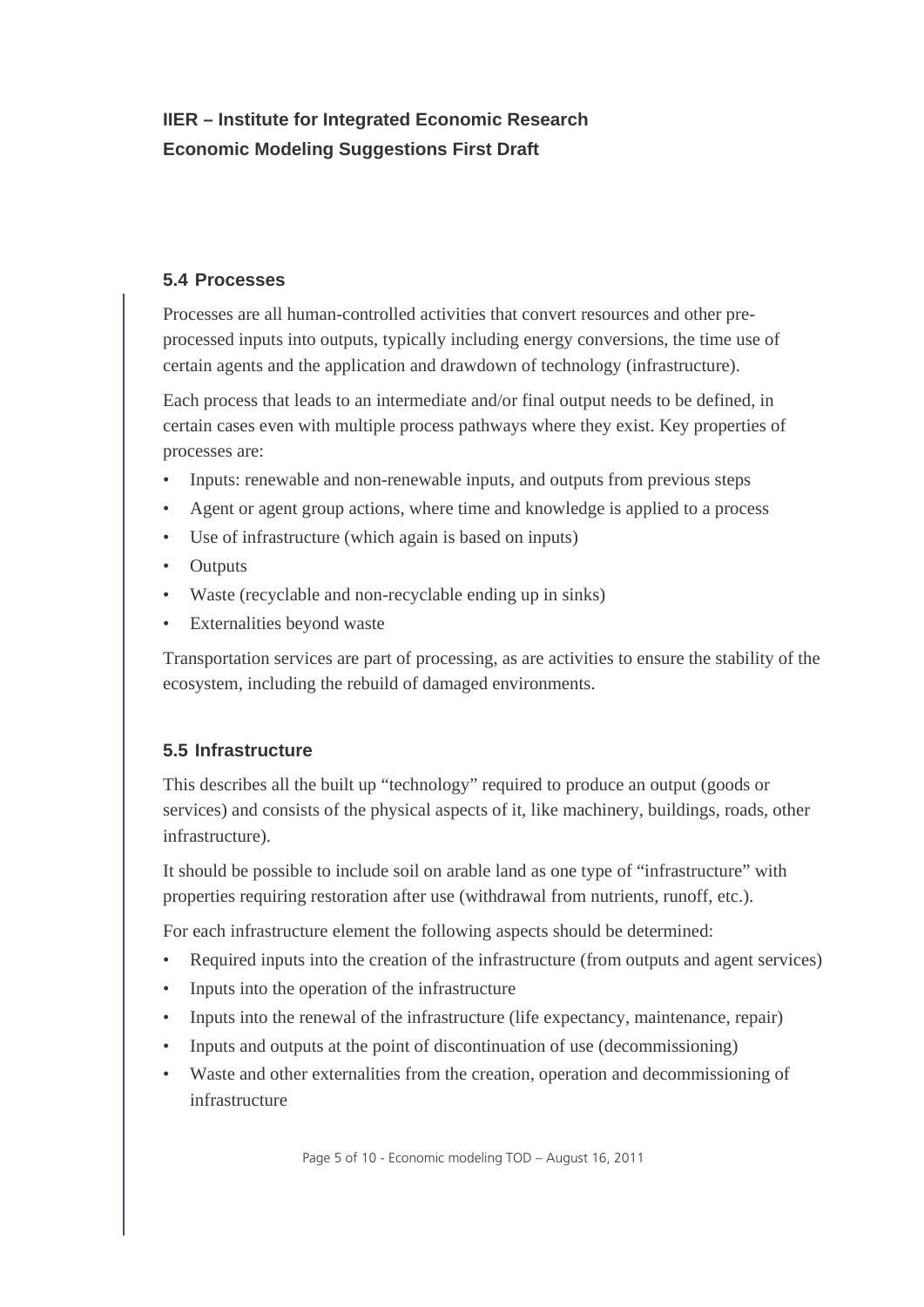The model should be built in a way that interdependencies and relationships between processes become apparent (nested process chains). This further allows to model resiliency.

Infrastructure that is no longer used can be run in "drawdown" mode, or – where new technologies are introduced, a build-up is required. For infrastructure which is to be used indefinitely, drawdown on existing infrastructure should always be balanced with recreation. It is important to – for already existing environments – accurately determine the initial status of the infrastructure.

#### **5.6 Agents/Agent Groups**

Human inputs form the vital part into the entire economy, both from a knowledge and actual time (labour) perspective. It might be sufficient to introduce them as agent groups associated to processes (and output consumption), The key parameters are:

- Capabilities and needs, health status and perceived happiness
- Association with processes as producers (operators of processes) or consumers (e.g. education)
- Participation rate (i.e. number of humans being only consumers)
- Birth/death/migration model (to achieve a balanced economy)
- Input required to educate and train for various capabilities
- Initial status and vectors required to achieve a balance

## **5.7 External Exchange**

Imports fill the gaps in output delivery which is not covered by local inputs or agent action. It may include resource inputs, but equally technology that is delivered, and may well extend into human services through external knowledge or migration.

Exports, in turn, offer the ecosystem the ability to supply other ecosystems with outputs or services which are available beyond local need but are in greater demand elsewhere.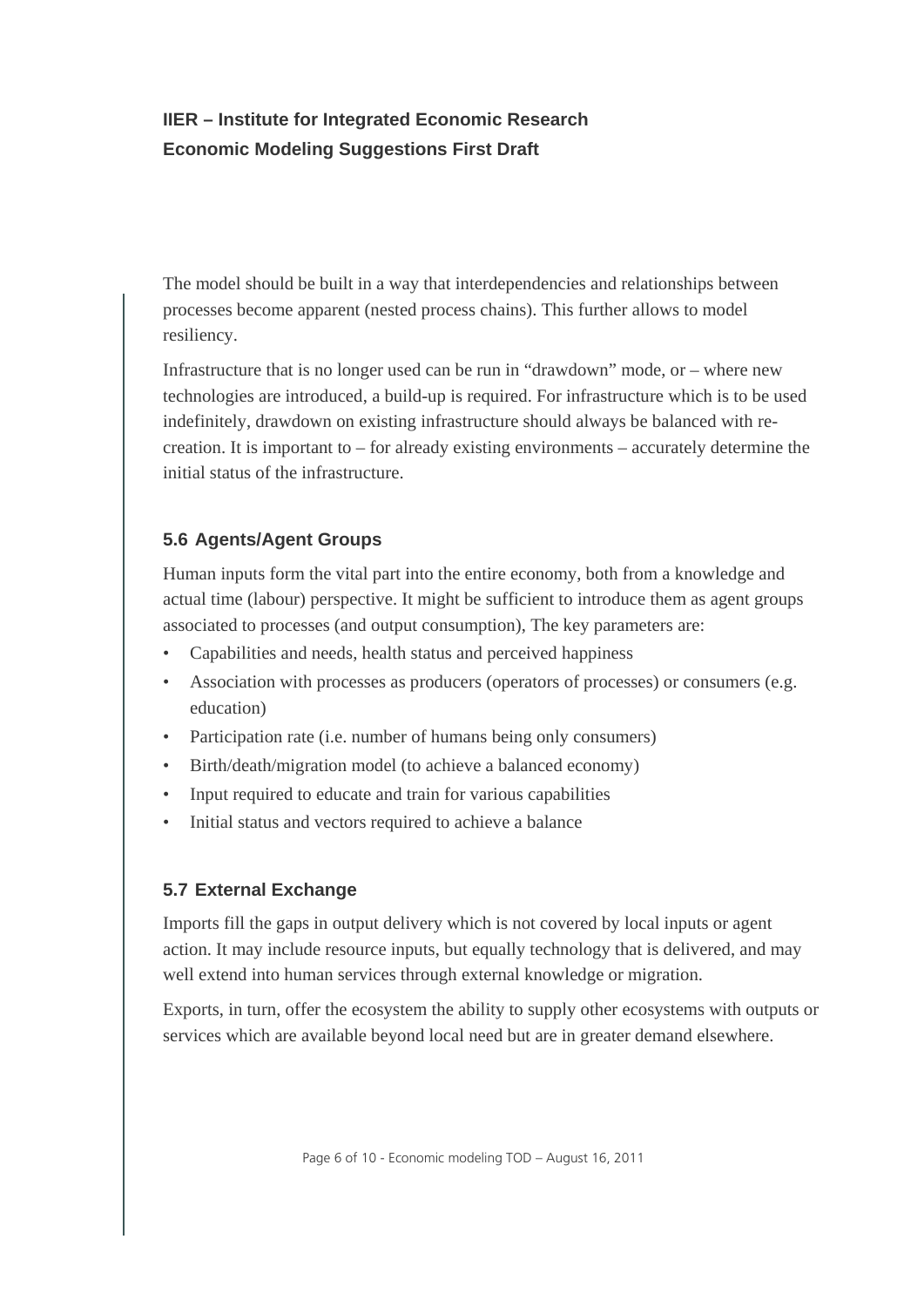Overall, these exchanges need to be balance in two ways, first in that the assumed value (non-monetary) is equivalent in both directions and that no long-term trade deficit or surplus emerges. Equally, it must be ensured that no outputs requiring non-renewable inputs permanently leave the area in a model where 100% cycling is suggested.

#### **6. Monetary system**

As described earlier, the entire ecosystem should be modelled under the assumption that money exists as a facilitator of transactions, but "prices" of exchanges should be formed according to underlying physical entities based on the cost to make them available. This removes the risk for distortions from arbitrary value assignments and also removes the need for inflation management as part of the model.

However, monetary units should be established as an overlay on the entire system of transactions, allowing the introduction of monetary markers at any point in time. Equally, credit should be optionally possible in the system, shifting accumulated resources/inputs/process capabilities from participants who have accumulated beyond their needs to those who might benefit more.

## **7. Modelling challenges – possible solutions**

One key challenge to a modelling effort with such a broad scope is the lack of reliable and consistent data sources, particularly when it comes to process information for vital societal processes. Further problems exist when setting up local models is that granular data is unavailable for many aspects.

We suggest to apply a flexible model of input management that we have conceptually developed for a global resource flow model. It has a number of properties:

- Flexible interfaces to input sources (data warehousing approach), allowing to easily plug in all possible data sources with the ability to link, import and manually enter data depending on source with an integrated review protocol (sign-off)
- An data model which allows to keep inputs from various sources simultaneously and model multiple outcomes based on multiple sources

Page 7 of 10 - Economic modeling TOD – August 16, 2011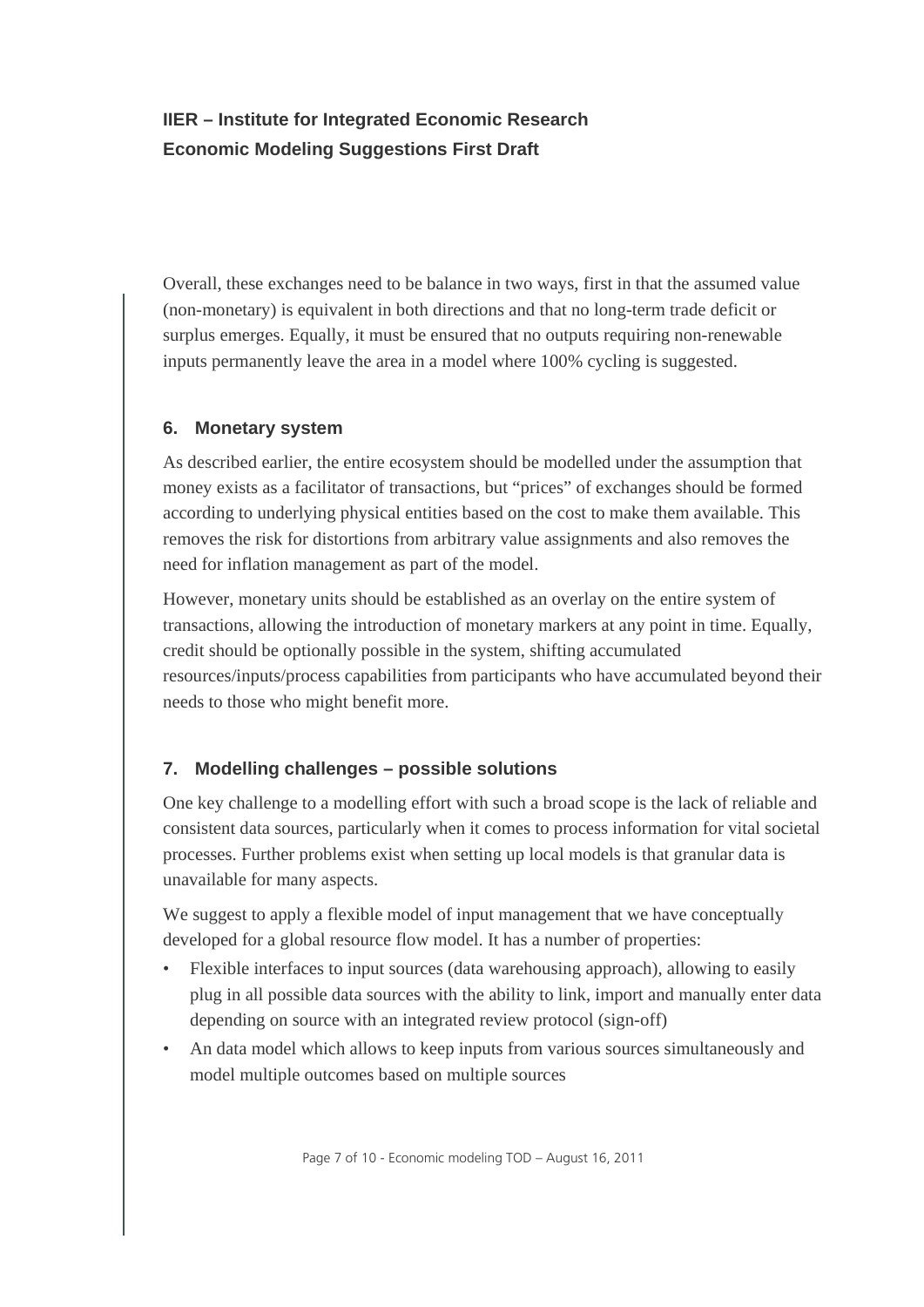- A source qualification system which provides simple online review capabilities and the ranking and weighting of data sources
- The ability to fill data gaps with "closest approximation" from other data sources or locations until better data becomes available (for example – if a city doesn't have sufficient data on the energetic quality of their buildings, it is feasible to make a fairly reasonable assumption on the average standard based on weather data, sector energy consumption and local standards and expectations)

## **8. Other parameters**

In order to be realistic in the entire model, a number of key parameters have to be introduced which define the reality of the "economy" under analysis.

## **8.1 Level of cycling**

In most cases, the final reality of such a newly created ecosystem is not one of full cycling. Some inputs – like fossil fuels – might still be present for extended periods and thus used.

The model needs to be able to work with different degrees of cycling from 0-100% for the entire system or sub-systems as one key boundary. In a 0% scenario, no cycling takes place and all waste and losses of the processes go into sinks. In a 100% cycling situation, the society is not allowed to lose more resources and energy than can be harnessed or cycled.

## **8.2 Realistic optimum/Resiliency**

Models should be built in a way to allow for "imperfection", both in the availability of inputs (for example sunlight, wind, water), but also in the process stages, where human error and excess waste are rather the norm than the exception. This should be introduced in multiple ways

• Variations in inputs (predefined and stochastic variation)

Page 8 of 10 - Economic modeling TOD – August 16, 2011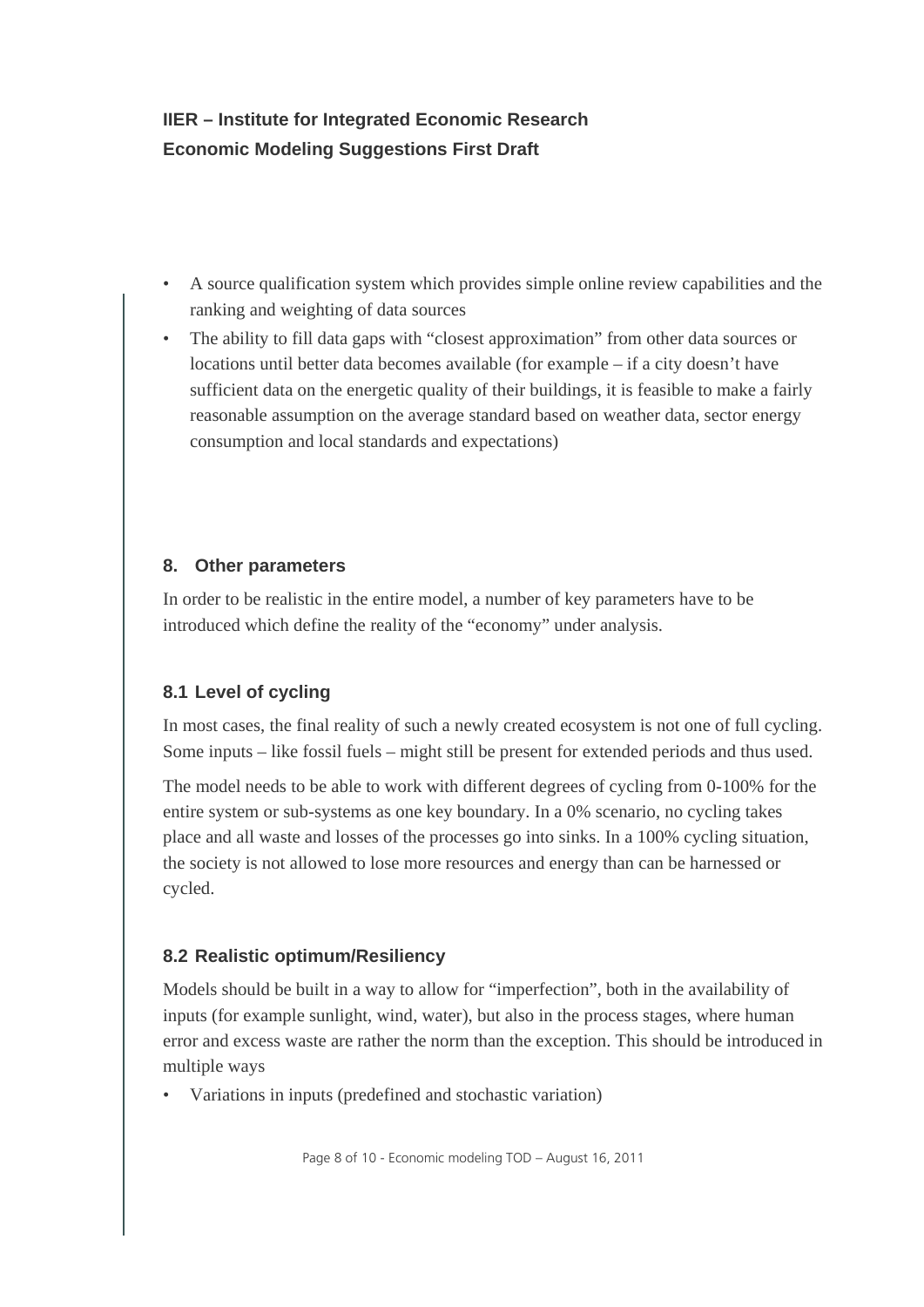- Realistic optimum for processes (related to human error, inadequate equipment, etc.)
- Disasters rendering parts of process chains, agents and inputs unavailable for certain periods of time

One aspect of the model should be the ability to predict a society's resiliency based on these parameters and the method of nesting processes that deliver vital outputs. By running Monte Carlo simulations with "disturbances" in multiple subsystems it should become clear as to how tolerant the society reacts to those problems.

## **8.3 Tolerated inequality**

Over time, it is likely that wealth and benefits will accumulate unsustainably in a model as they do in real societies. Each agent, however, needs to be able to attain an "acceptable" standard of living for him/herself and his/her dependents, which does not deviate from the average by a certain allowed deviation factor (i.e. income spread).

Thus it becomes relevant to define the ratio of tolerated equality in a number of ways:

- Minimum level of outputs available to agents at the "lowest rank", i.e. definition of the outputs (food, shelter, societal services, etc.) that form this minimum
- Maximum tolerated inequality between agents of the lowest and highest rank in a society over time (similar to GINI coefficient, but based on available outputs and not money)

The model needs to be able to evaluate all situations where such accumulations of wealth take place and compensate this with "taxation", i.e. a shift of resources according to a clearly defined and stable pattern or redistribution.

## **8.4 Time**

One of the most important dimensions of modelling is time – in multiple ways:

• Ecosystem development can only be monitored over longer periods, as many effects – both in physical flows as well as agent properties – can only be seen over time, unearthing many risky and unwanted developments, often in a non-linear fashion. The

Page 9 of 10 - Economic modeling TOD – August 16, 2011